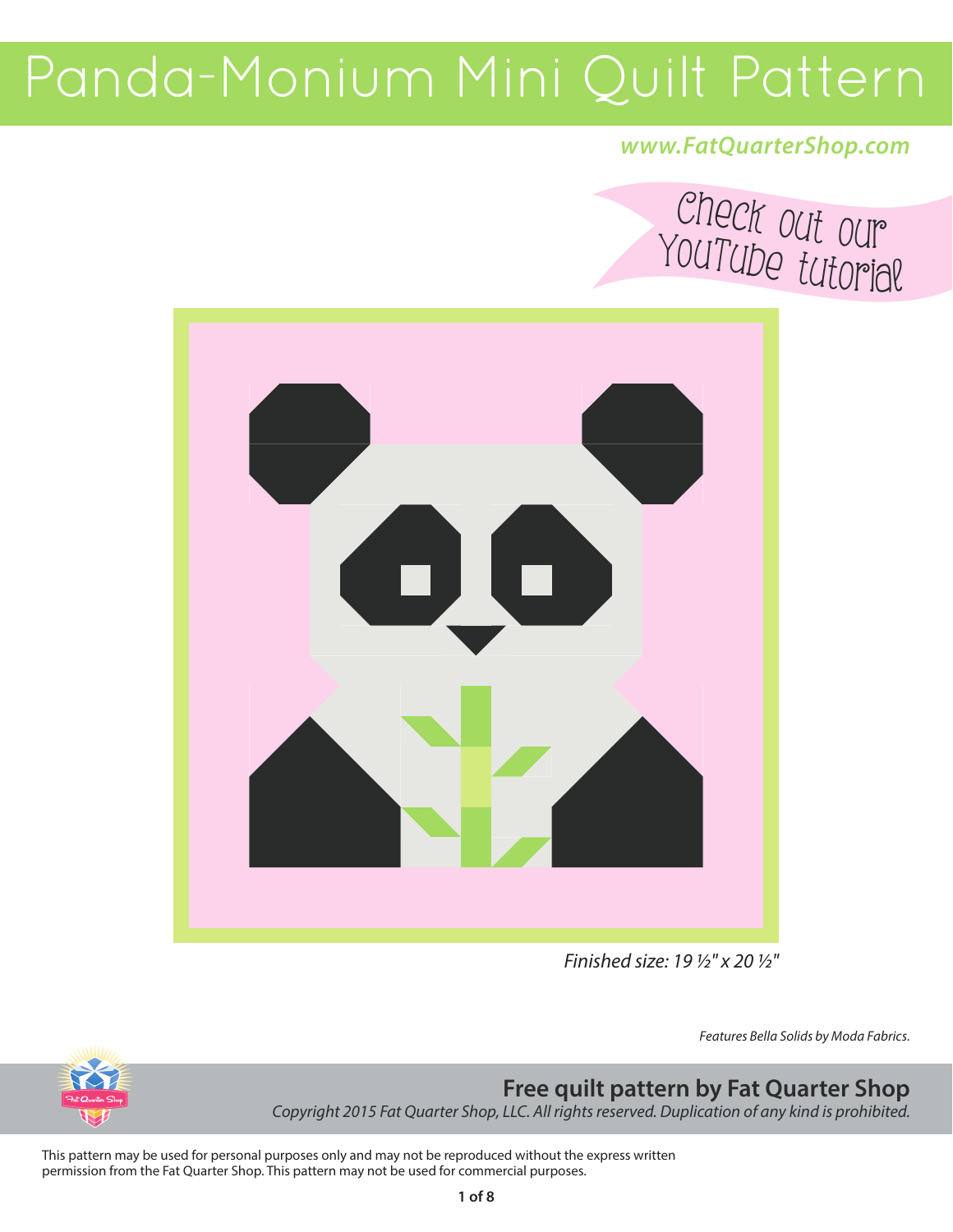| <b>Fabric</b> | <b>SKU</b> | Yardage              | <b>Cutting</b> |                                                                 |
|---------------|------------|----------------------|----------------|-----------------------------------------------------------------|
|               | 9900-248   | 3/ <sub>8</sub> yard | A              | $2 - 3$ 1/2" squares                                            |
|               |            |                      | B              | 2 - 2 1/2" x 19 1/2" rectangles                                 |
|               |            |                      | $\mathsf{C}$   | 2 - 2 $\frac{1}{2}$ " x 16 $\frac{1}{2}$ " rectangles           |
|               |            |                      | D              | 1 - 2 $\frac{1}{2}$ " x 7 $\frac{1}{2}$ " rectangle             |
|               |            |                      | E              | 2 - 2 $\frac{1}{2}$ " x 6 $\frac{1}{2}$ " rectangles            |
|               |            |                      | F              | $8 - 1$ 1/2" squares                                            |
|               | 9900-118   | 1/ <sub>3</sub> yard | G              | 2 - 5 $\frac{1}{2}$ " x 6 $\frac{1}{2}$ " rectangles            |
|               |            |                      | H              | 4 - 2 $\frac{1}{2}$ " x 4 $\frac{1}{2}$ " rectangles            |
|               |            |                      |                | 4 - $2\frac{1}{2}$ " squares                                    |
|               |            |                      | J              | 2 - 1 $\frac{1}{2}$ " x 4 $\frac{1}{2}$ " rectangles            |
|               |            |                      | K              | 3 - 1 $\frac{1}{2}$ " x 2 $\frac{1}{2}$ " rectangles            |
|               |            |                      | L              | $2 - 1$ 1/2" squares                                            |
|               | 9900-282   | 3/ <sub>8</sub> yard | M              | $2 - 4$ 1/2" squares                                            |
|               |            |                      | $\mathsf{N}$   | 1 - 2 1/2" x 11 1/2" rectangle                                  |
|               |            |                      | O              | $5 - 2$ 1/2" squares                                            |
|               |            |                      | P              | 1 - 1 1/2" x 11 1/2" rectangle                                  |
|               |            |                      | Q              | 2 - 1 $\frac{1}{2}$ " x 5 $\frac{1}{2}$ " rectangles            |
|               |            |                      | R              | 1 - 1 $\frac{1}{2}$ " x 4 $\frac{1}{2}$ " rectangle             |
|               |            |                      | S              | 2 - 1 $\frac{1}{2}$ " x 4" rectangles                           |
|               |            |                      | Τ              | 2 - 1 $\frac{1}{2}$ " x 2 $\frac{1}{2}$ " rectangles            |
|               |            |                      | $\cup$         | 16 - 1 $\frac{1}{2}$ " squares                                  |
|               |            |                      | V              | $2 - 1$ 1/2" squares                                            |
|               | 9900-267   | 1/8 yard             | W              | 6 - 1 $\frac{1}{2}$ " x 2 $\frac{1}{2}$ " rectangles            |
|               |            |                      | X              | 1 - 24 $\frac{1}{2}$ " x 25 $\frac{1}{2}$ " rectangle (backing) |
|               | 9900-265   | 3/ <sub>8</sub> yard | : Y            | 1 - 1 $\frac{1}{2}$ " x 2 $\frac{1}{2}$ " rectangle             |
|               |            |                      | Ζ              | 3 - 2 1/2" x width of fabric strips (binding)                   |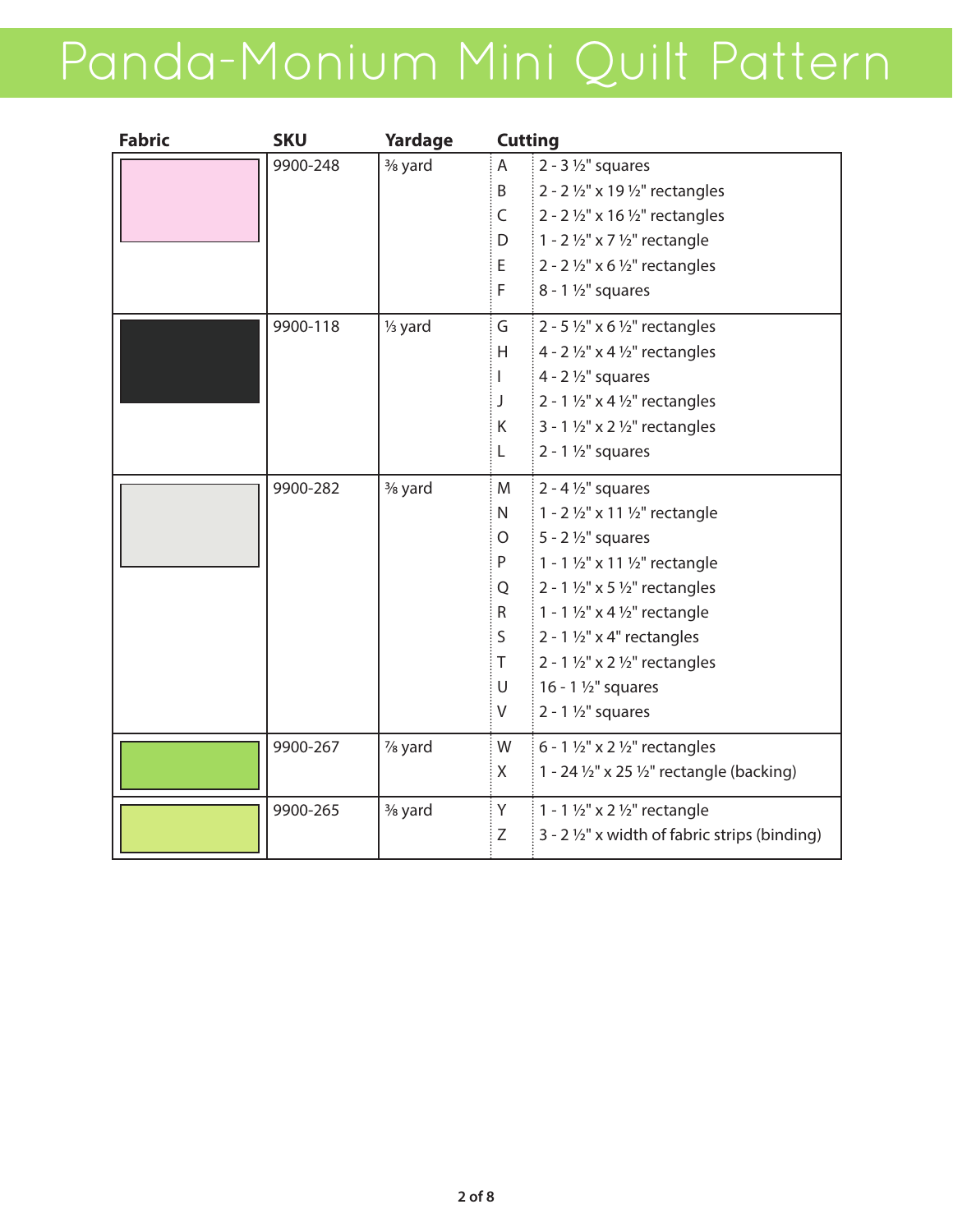Use ¼" seams and press as arrows indicate throughout.

#### **Panda-Monium Block:**

Draw a diagonal line on the wrong side of the Fabric F squares.

With right sides facing, layer a Fabric F square on the top left corner of a Fabric H rectangle.

Stitch on the drawn line and trim 1/4" away from the seam.





Make two.

Repeat on the top right corner of the Fabric H rectangle.

Top Ear Unit should measure 2 ½" x 4 ½".

Make two.





Assemble two Top Ear Units and the Fabric D rectangle. Top Panda-Monium Unit should measure 2 ½" x 15 ½". Make one.



With right sides facing, layer a Fabric F square on the bottom left corner of a Fabric I square.

Stitch on the drawn line and trim ¼" away from the seam. Bottom Left Ear Unit should measure 2 ½" x 2 ½". Make one.

F





With right sides facing, layer a Fabric F square on the bottom right corner of a Fabric I square. Stitch on the drawn line and trim 1/4" away from the seam. Bottom Right Ear Unit should measure 2 ½" x 2 ½".

Make one.





Draw a diagonal line on the wrong side of the remaining Fabric I squares.

With right sides facing, layer a Fabric I square on one end of the Fabric N rectangle.

Stitch on the drawn line and trim 1/4" away from the seam.



Make one.

Repeat on the opposite end of the Fabric N rectangle. Center Top Head Unit should measure 2 ½" x 11 ½". Make one.



Assemble the Bottom Left Ear Unit, the Center Top Head Unit and the Bottom Right Ear Unit.

Top Head Unit should measure 2 ½" x 15 ½".

Make one.

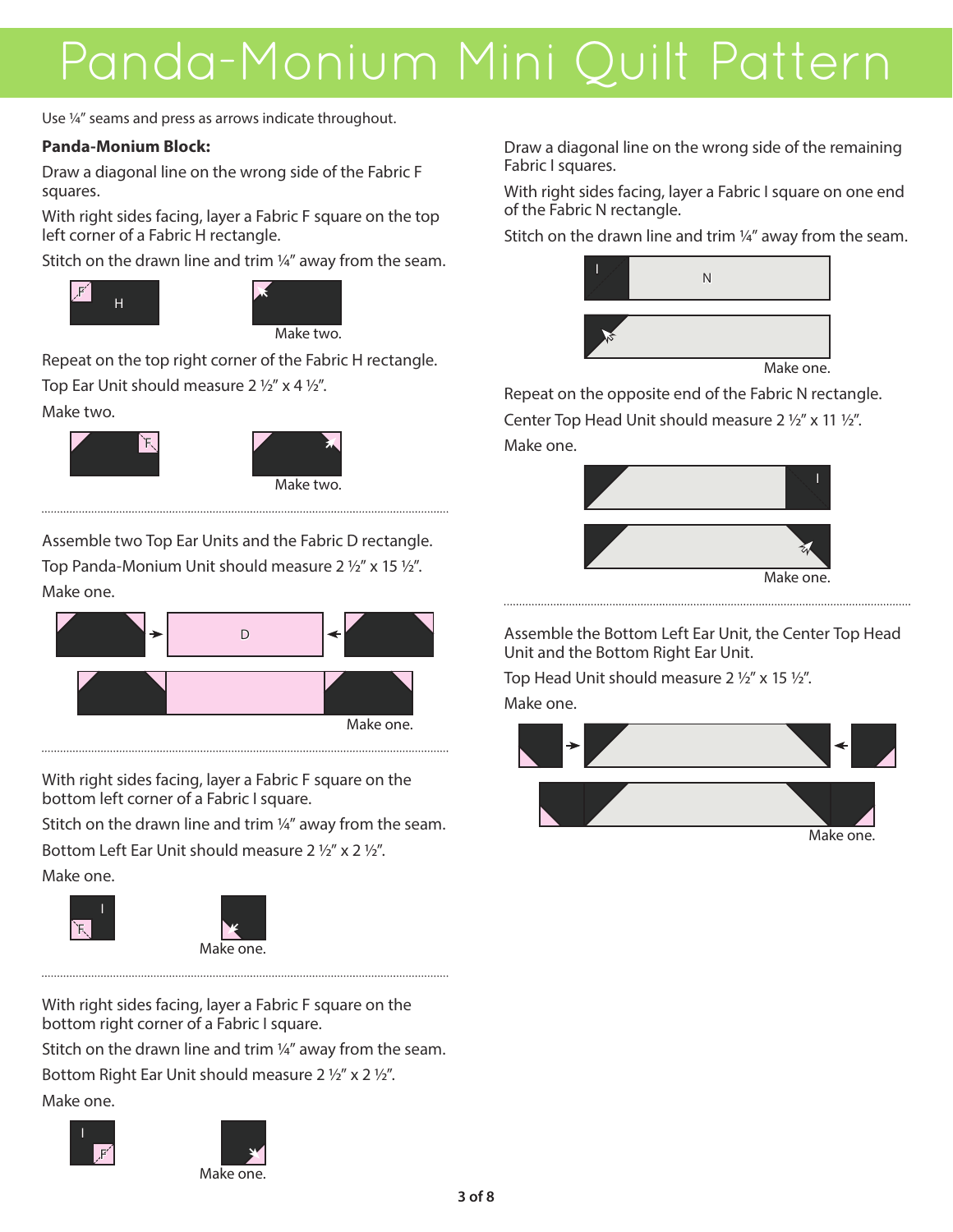Draw a diagonal line on the wrong side of two Fabric O squares and the Fabric U squares.

With right sides facing, layer a marked Fabric O square on the left end of a Fabric H rectangle.

Stitch on the drawn line and trim 1/4" away from the seam.





Make one.

Repeat on the top right corner of the Fabric H rectangle with a Fabric U square.

Left Top Eye Unit should measure 2 ½" x 4 ½".

#### Make one.



With right sides facing, layer a marked Fabric O square on the right end of a Fabric H rectangle.

Stitch on the drawn line and trim 1/4" away from the seam.





Repeat on the top left corner of the Fabric H rectangle with a Fabric U square.

Right Top Eye Unit should measure 2 ½" x 4 ½". Make one.





Assemble one Fabric K rectangle, one Fabric V square and one Fabric L square.

Middle Eye Unit should measure 1 ½" x 4 ½".

Make two.





With right sides facing, layer a Fabric U square on one end of a Fabric J rectangle.

Stitch on the drawn line and trim 1/4" away from the seam.



Make two.

Repeat on the opposite end of the Fabric J rectangle. Bottom Eye Unit should measure 1 ½" x 4 ½".

Make two.



Assemble the Left Top Eye Unit, one Middle Eye Unit and one Bottom Eye Unit.

Pay close attention to unit placement.

Left Eye Unit should measure 4  $\frac{1}{2}$ " x 4  $\frac{1}{2}$ ".

Make one.





Assemble the Right Top Eye Unit, one Middle Eye Unit and one Bottom Eye Unit.

Pay close attention to unit placement.

Right Eye Unit should measure 4  $\frac{1}{2}$ " x 4  $\frac{1}{2}$ ". Make one.



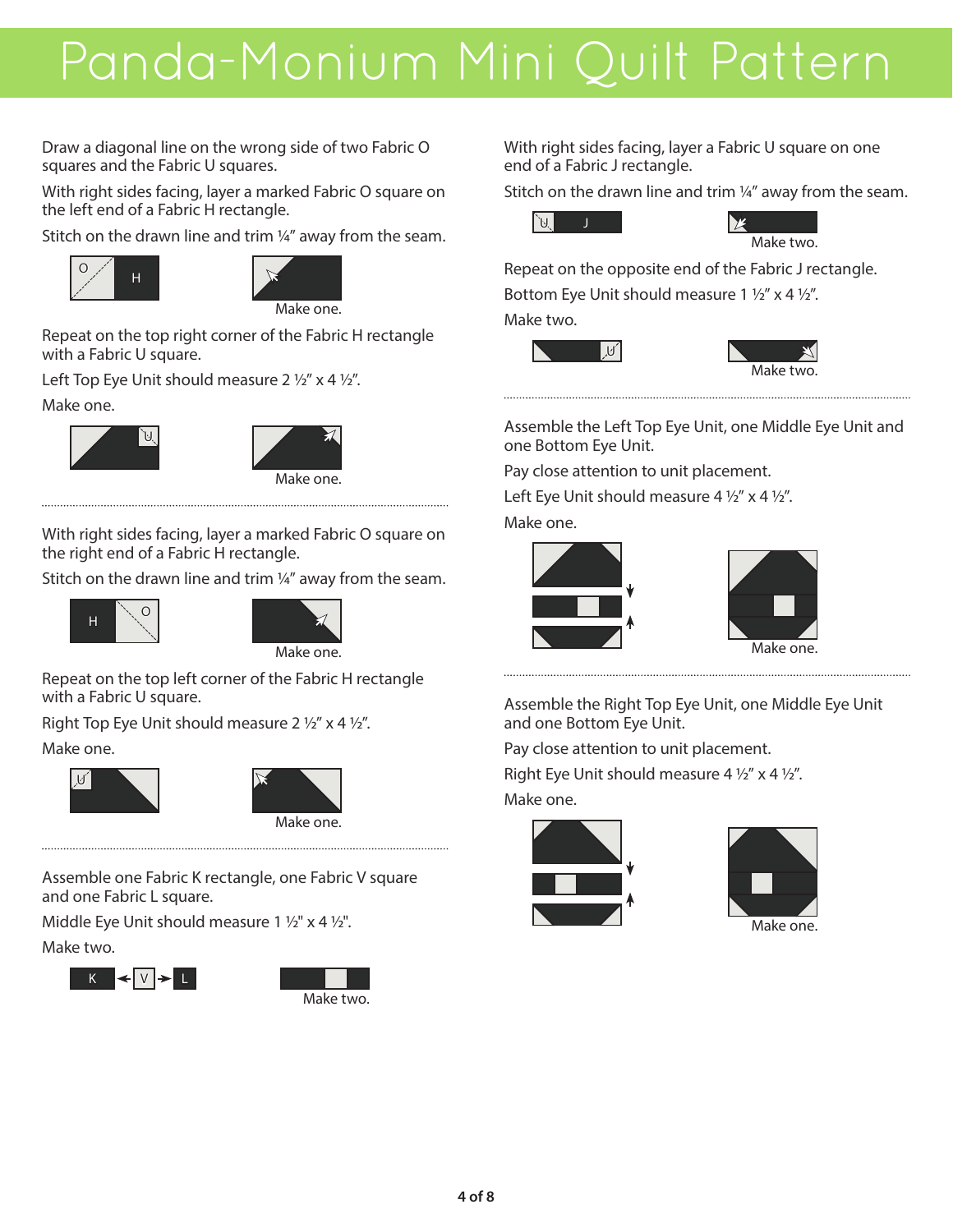Assemble the Left Eye Unit, the Fabric R rectangle and the Right Eye Unit.

Top Middle Head Unit should measure 4 ½" x 9 ½". Make one.



With right sides facing, layer a Fabric U square on one end of a Fabric K rectangle.

Stitch on the drawn line and trim ¼" away from the seam.





Repeat on the opposite end of the Fabric K rectangle. Nose Unit should measure 1 ½" x 2 ½".

Make one.

| U



Assemble two Fabric S rectangles and the Nose Unit. Bottom Middle Head Unit should measure 1 ½" x 9 ½". Make one.



Assemble the Top Middle Head Unit, the Bottom Middle Head Unit and two Fabric Q rectangles.

Middle Head Unit should measure 5 ½" x 11 ½".

Make one.



With right sides facing, layer a Fabric F square on one end of the Fabric P rectangle.

Stitch on the drawn line and trim 1/4" away from the seam.



Repeat on the opposite end of the Fabric P rectangle. Bottom Head Unit should measure 1 ½" x 11 ½". Make one.

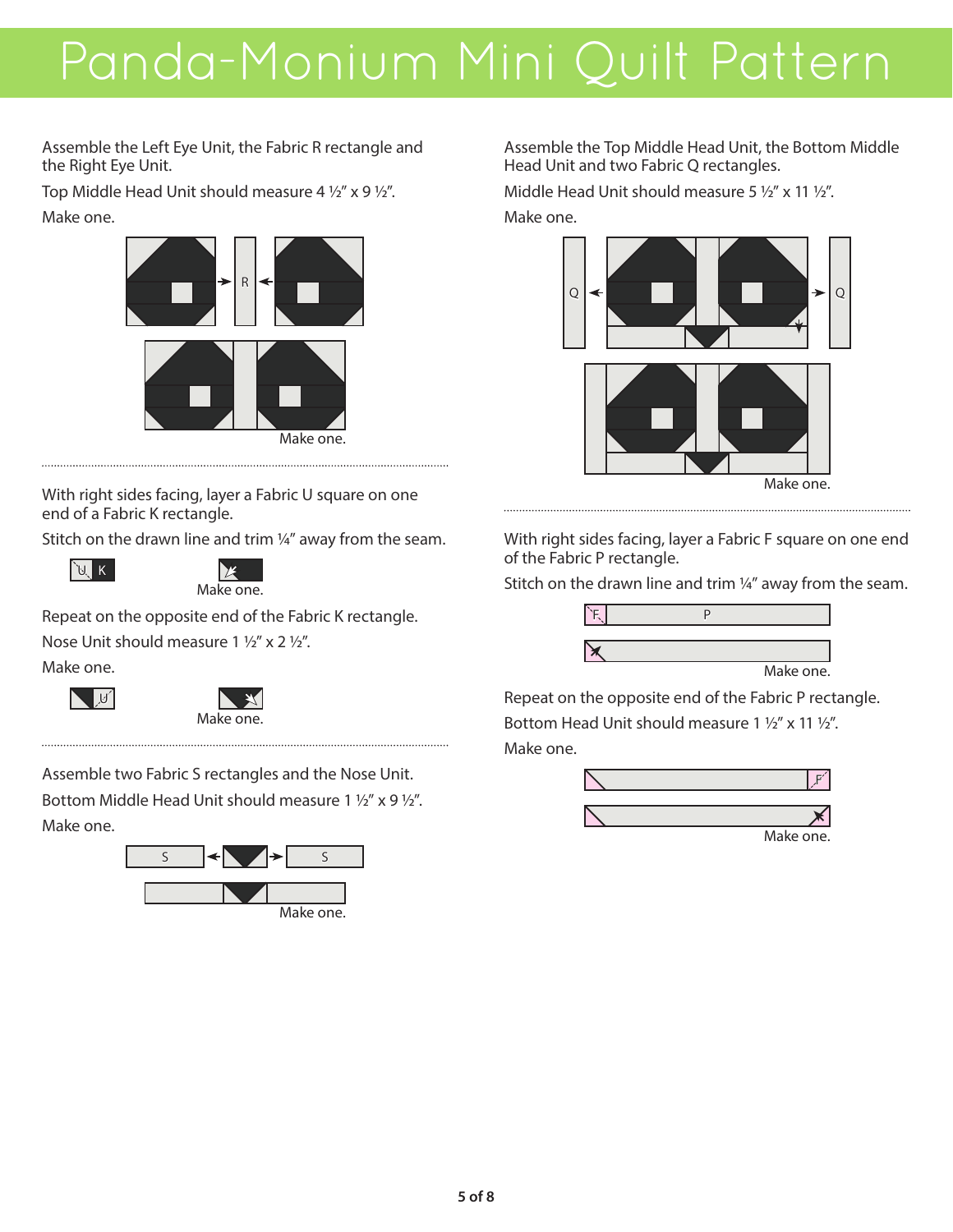Assemble the Middle Head Unit, the Bottom Head Unit and two Fabric E rectangles.

Middle Panda-Monium Unit should measure 6 ½" x 15 ½". Make one.



With right sides facing, layer a Fabric U square on one end of a Fabric W rectangle.

Stitch on the drawn line and trim ¼" away from the seam.

U W Make two Left Leaf Units.



Repeat on the opposite end of the Fabric W rectangle.

Leaf Unit should measure 1 ½" x 2 ½".

Make two Left Leaf Units. Make two Right Leaf Units. Make four total.





Make two Left Leaf Units.

| M |                   |
|---|-------------------|
|   | Make two          |
|   | Right Leaf Units. |

Assemble two Fabric T rectangles, two Left Leaf Units and one Fabric O square.

Left Bamboo Unit should measure 2 ½" x 6 ½".

Make one.



Assemble two Fabric W rectangles and the Fabric Y rectangle.

Center Bamboo Unit should measure 1 ½" x 6 ½".

Make one.

................................



Assemble two Fabric O squares and two Right Leaf Units. Right Bamboo Unit should measure 2 ½" x 6 ½". Make one.



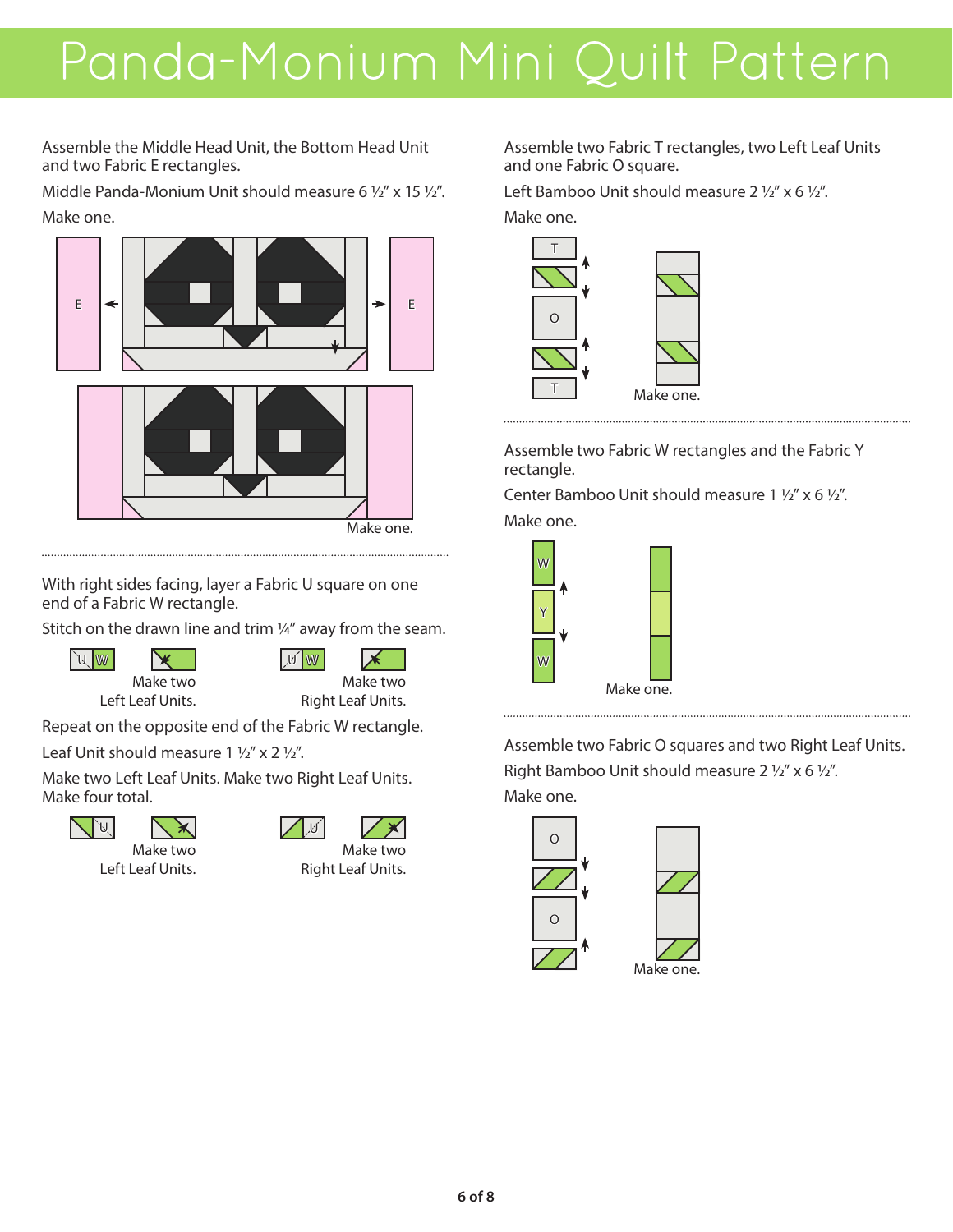Draw a diagonal line on the wrong side of the Fabric M squares and the Fabric A squares.

With right sides facing, layer a Fabric M square on the top right corner of a Fabric G rectangle.

Stitch on the drawn line and trim 1/4" away from the seam.





Repeat on the top left corner of the Fabric G rectangle with a Fabric A square.

Left Hand Unit should measure 5 ½" x 6 ½".

Make one.





With right sides facing, layer a Fabric M square on the top left corner of a Fabric G rectangle.

Stitch on the drawn line and trim ¼" away from the seam.





Make one.

Repeat on the top right corner of the Fabric G rectangle with a Fabric A square.

Right Hand Unit should measure 5 ½" x 6 ½".

Make one.





Make one.

Assemble the Left Hand Unit, the Left Bamboo Unit, the Center Bamboo Unit, the Right Bamboo Unit and the Right Hand Unit.

Bottom Panda-Monium Unit should measure 6 ½" x 15 ½".

Make one.





Make one.